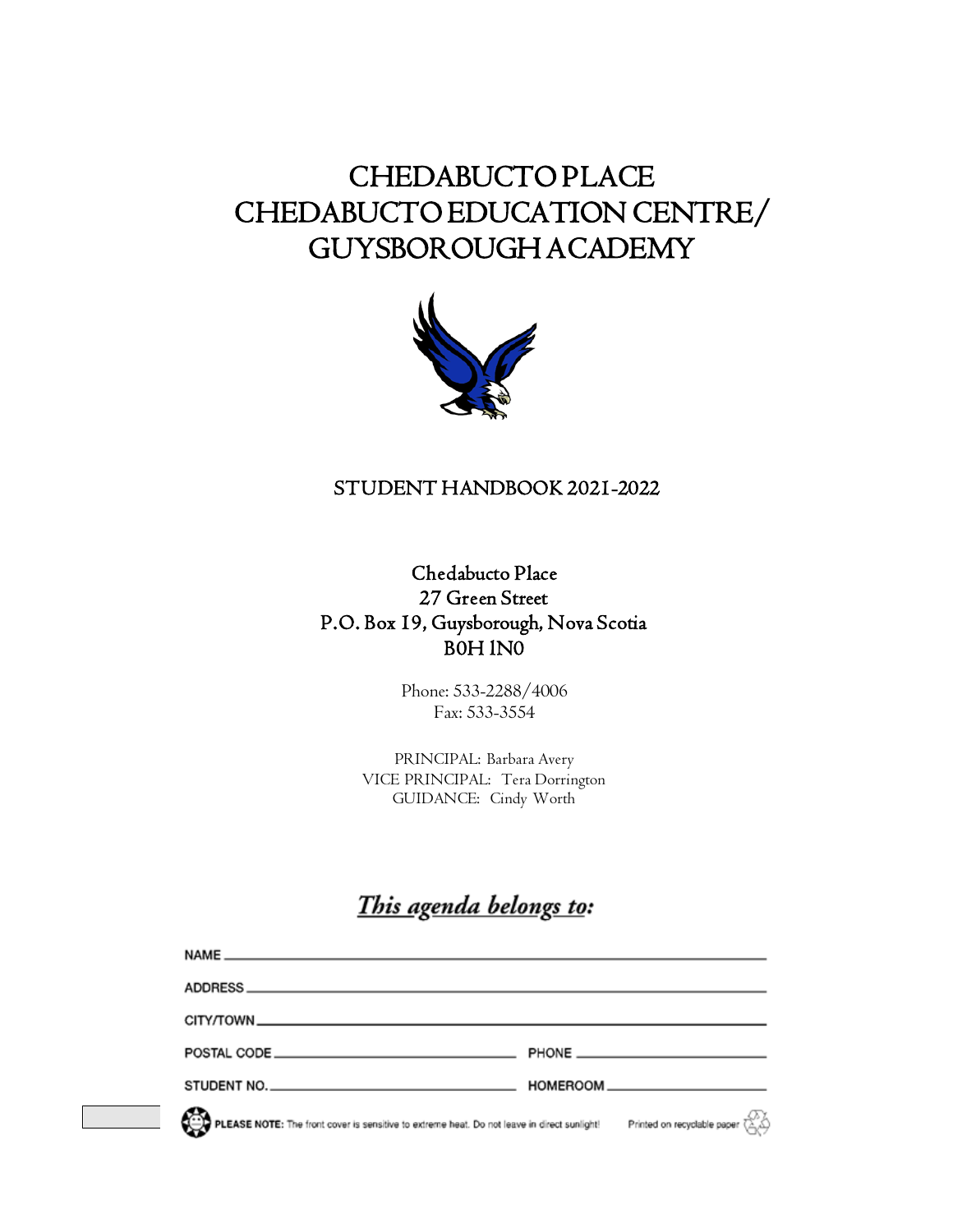

Regional Centre for Education

#### Strait Regional Centre for Education | 2021-2022 CALENDAR

**SEPTEMBER 2021**  $S$  M T W Th F  $\mathbf{s}$  $2 \mid 3$  $\overline{4}$  $\mathbf{1}$  $5 \t6 \t7 \t8 \t9 \t10 \t11$  $12$  13 14 15 16 17 18 19 20 21 22 23 24 25 26 27 28 29 30 # of teaching days - 20

| <b>OCTOBER 2021</b> |                         |                        |    |    |    |                |  |  |  |  |
|---------------------|-------------------------|------------------------|----|----|----|----------------|--|--|--|--|
| s                   | M                       | s<br>W<br>Th<br>F<br>т |    |    |    |                |  |  |  |  |
|                     |                         |                        |    |    | 1  | $\overline{2}$ |  |  |  |  |
| $\overline{3}$      | 4                       | 5                      | 6  |    | 8  | 9              |  |  |  |  |
| 10                  | 11                      | 12                     | 13 | 14 | 15 | 16             |  |  |  |  |
| 17                  | 18                      | 19                     | 20 | 21 | 22 | 23             |  |  |  |  |
| 24                  | 25                      | 26                     | 27 | 28 | 29 | 30             |  |  |  |  |
| 31                  | # of teaching days - 20 |                        |    |    |    |                |  |  |  |  |

| <b>NOVEMBER 2021</b> |                         |                   |    |    |    |    |  |  |  |
|----------------------|-------------------------|-------------------|----|----|----|----|--|--|--|
| S                    | м                       | Th<br>S<br>W<br>F |    |    |    |    |  |  |  |
|                      | 1                       | $\overline{2}$    | 3  | 4  | 5  | 6  |  |  |  |
|                      | 8                       | 9                 | 10 | 11 | 12 | 13 |  |  |  |
| 14                   | 15                      | 16                | 17 | 18 | 19 | 20 |  |  |  |
| 21                   |                         | 22 23             | 24 | 25 | 26 | 27 |  |  |  |
|                      | 28   29   30            |                   |    |    |    |    |  |  |  |
|                      | # of teaching days - 21 |                   |    |    |    |    |  |  |  |

| <b>DECEMBER 2021</b>    |    |                   |    |    |    |    |  |  |  |  |
|-------------------------|----|-------------------|----|----|----|----|--|--|--|--|
| S                       | м  | Th<br>W<br>S<br>F |    |    |    |    |  |  |  |  |
|                         |    |                   | 1  | 2  | 3  | 4  |  |  |  |  |
| 5                       | 6  |                   | 8  | q  | 10 | 11 |  |  |  |  |
| 12                      | 13 | 14                | 15 | 16 | 17 | 18 |  |  |  |  |
| 19                      | 20 | 21                | 22 | 23 | 24 | 25 |  |  |  |  |
| 26                      | 27 | 28                | 29 | 30 | 31 |    |  |  |  |  |
| # of teaching days - 15 |    |                   |    |    |    |    |  |  |  |  |

| <b>JANUARY 2022</b> |    |                 |       |    |    |    |  |  |
|---------------------|----|-----------------|-------|----|----|----|--|--|
| S                   | м  | т               | Th    | F  | S  |    |  |  |
|                     |    |                 |       |    |    | 1  |  |  |
| $\overline{2}$      | 3  | 4               | 5     | 6  |    | 8  |  |  |
| 9                   | 10 | 11              | 12    | 13 | 14 | 15 |  |  |
| 16                  | 17 | 18              | 19    | 20 | 21 | 22 |  |  |
| 23                  | 24 | 25 <sub>2</sub> | 26 27 |    | 28 | 29 |  |  |
| 30                  | 31 |                 |       |    |    |    |  |  |

# of teaching days – 20

#### **Examination Days**

**Inservice/PD/Assessment & Evaluation Days** 

**School Holidays** 

Approved May 26, 2021

Please Note - dates subject to change based on public health restrictions that may occur during the 2021-2022 school year.

- **School Orientation &**
- **Organization Day**  $\overline{\mathbf{3}}$ Regional In-service Day
- 6 **Labor Dav**
- **First Day of Classes**  $\overline{7}$

11 Thanksgiving Day

5 Q1 Ends (9-12)

19 T1 Ends (P-8)

 $PP-12$ 

 $\overline{4}$ 

**Break** 

20 NSVS exams

11 Remembrance Day

12 Administration & Evaluation

Day - No Classes PP-8 / Regular Classes 9-12

18 Report Cards Distributed 9-12

22 Report Cards Distributed P-8

Teacher (PM) (No Classes

21 Last Day of Classes Prior to

**School Resumes After Holiday** 

24 Semester 1 Exams Begin /

28 Semester 1 (Q2) Ends (9-12)

28 Administration and Evaluation

Day (No Classes 9-12 / Regular

NSE English 10

Classes PP-8)

27 Semester 1 Exams End

31 Start of Semester 2 (Q3)

**Holiday Break** 

25 In-service (AM) / Parent

22 NSTU Conference Day

 $\overline{2}$ 

24 School Based In-service

| <b>FEBRUARY 2022</b> |                 |                   |                          |    |    |    |  |  |  |  |
|----------------------|-----------------|-------------------|--------------------------|----|----|----|--|--|--|--|
| S                    | М               | W<br>Th<br>F<br>S |                          |    |    |    |  |  |  |  |
|                      |                 | 1                 | 2                        | з  |    | 5  |  |  |  |  |
| 6                    |                 | 8                 | 9                        | 10 | 11 | 12 |  |  |  |  |
| 13 <sup>°</sup>      | 14              | 15 <sup>1</sup>   | 16 17                    |    | 18 | 19 |  |  |  |  |
| 20                   | 21 <sup>1</sup> |                   | $22$   23   24           |    | 25 | 26 |  |  |  |  |
| 28<br>27             |                 |                   |                          |    |    |    |  |  |  |  |
|                      |                 |                   | # of teaching days $-19$ |    |    |    |  |  |  |  |

| <b>MARCH 2022</b> |                          |                     |               |    |    |    |  |
|-------------------|--------------------------|---------------------|---------------|----|----|----|--|
| S                 | M                        | <b>Th</b><br>W<br>F |               |    |    |    |  |
|                   |                          | 1                   | $\mathcal{P}$ | 3  | 4  | 5  |  |
| 6                 |                          | 8                   | 9             | 10 | 11 | 12 |  |
| 13                | 14                       | 15                  | 16            | 17 | 18 | 19 |  |
| 20                | 21                       |                     | 22 23         | 24 | 25 | 26 |  |
| 27                | 28                       | 29                  | 30            | 31 |    |    |  |
|                   | # of teaching days $-18$ |                     |               |    |    |    |  |

|    | <b>APRIL 2022</b>        |                 |                |    |    |                 |  |  |  |
|----|--------------------------|-----------------|----------------|----|----|-----------------|--|--|--|
| S  | м                        | т               | W              | Τh | F  | S               |  |  |  |
|    |                          |                 |                |    |    | 2               |  |  |  |
| 3  |                          | 5               | 6              |    | 8  | 9               |  |  |  |
| 10 | 11                       | 12 <sup>1</sup> | 13             | 14 | 15 | 16              |  |  |  |
| 17 | 18                       | 19              | 20             | 21 | 22 | 23              |  |  |  |
| 24 |                          |                 | 25 26 27 28 29 |    |    | 30 <sup>°</sup> |  |  |  |
|    | # of teaching days $-19$ |                 |                |    |    |                 |  |  |  |

| <b>MAY 2022</b>         |    |    |    |    |    |    |  |  |
|-------------------------|----|----|----|----|----|----|--|--|
| $\overline{\mathsf{s}}$ | м  | т  | w  | Τh | F  | S  |  |  |
| $\mathbf{1}$            | 2  | 3  | 4  | 5  | 6  |    |  |  |
| 8                       | 9  | 10 | 11 | 12 | 13 | 14 |  |  |
| 15                      | 16 | 17 | 18 | 19 | 20 | 21 |  |  |
| 22                      | 23 | 24 | 25 | 26 | 27 | 28 |  |  |
| 30<br>31<br>29          |    |    |    |    |    |    |  |  |
| # of teaching days - 21 |    |    |    |    |    |    |  |  |

| <b>JUNE 2022</b> |                          |   |   |                 |             |  |  |  |
|------------------|--------------------------|---|---|-----------------|-------------|--|--|--|
| м                | S<br>F<br><b>Th</b><br>W |   |   |                 |             |  |  |  |
|                  | 2                        | 3 | 4 |                 |             |  |  |  |
| 6                |                          | 8 | 9 | 10              | 11          |  |  |  |
| 13               | 14                       |   |   | 17              | 18          |  |  |  |
| 20               | 21                       |   |   | 24              | 25          |  |  |  |
|                  |                          |   |   |                 |             |  |  |  |
|                  |                          |   |   | 15 16<br> 22 23 | 27 28 29 30 |  |  |  |

# of teaching days - 22

10 Report Cards Distributed (9-12) 21 Heritage Day

| 1 Term 2 Ends (P-8) |  |  |
|---------------------|--|--|
|                     |  |  |

 $\mathbf{1}$ 

- 11 Administration & Evaluation Day (No Classes PP-8 / Regular Class  $9 - 12$
- 14-18 Spring Break

| $\overline{A}$ | <b>Report Cards Distributed (P-8)</b> |  |
|----------------|---------------------------------------|--|
|                |                                       |  |

- $\overline{7}$ In-service (AM) / Parent
- Teacher (PM) (No Classes PP-8 / Regular Classes 9-12)
- 8 Q3 Ends (9-12)
- 15 Good Friday 18 Easter Monday
- 
- 21 Report Cards Distributed (9-12)
- 27 In-service (AM) / Parent Teacher (PM) (No Classes 9-12 / Regular Classes PP-8)
- 20 Regional In-service Day
- 23 Victoria Day

- 17 NSVS exams
- 21 Semester 2 Exams Begin / NSE English 10
- 22 NSE Mathematics 10
- **Administration & Evaluation** 28 Day (No Classes 9-12 / Regular Classes PP-8)
- 28 Earliest Possible Date for Graduation
- 29 Administration & Evaluation Day (No Classes PP-12)
- 30 Last day of school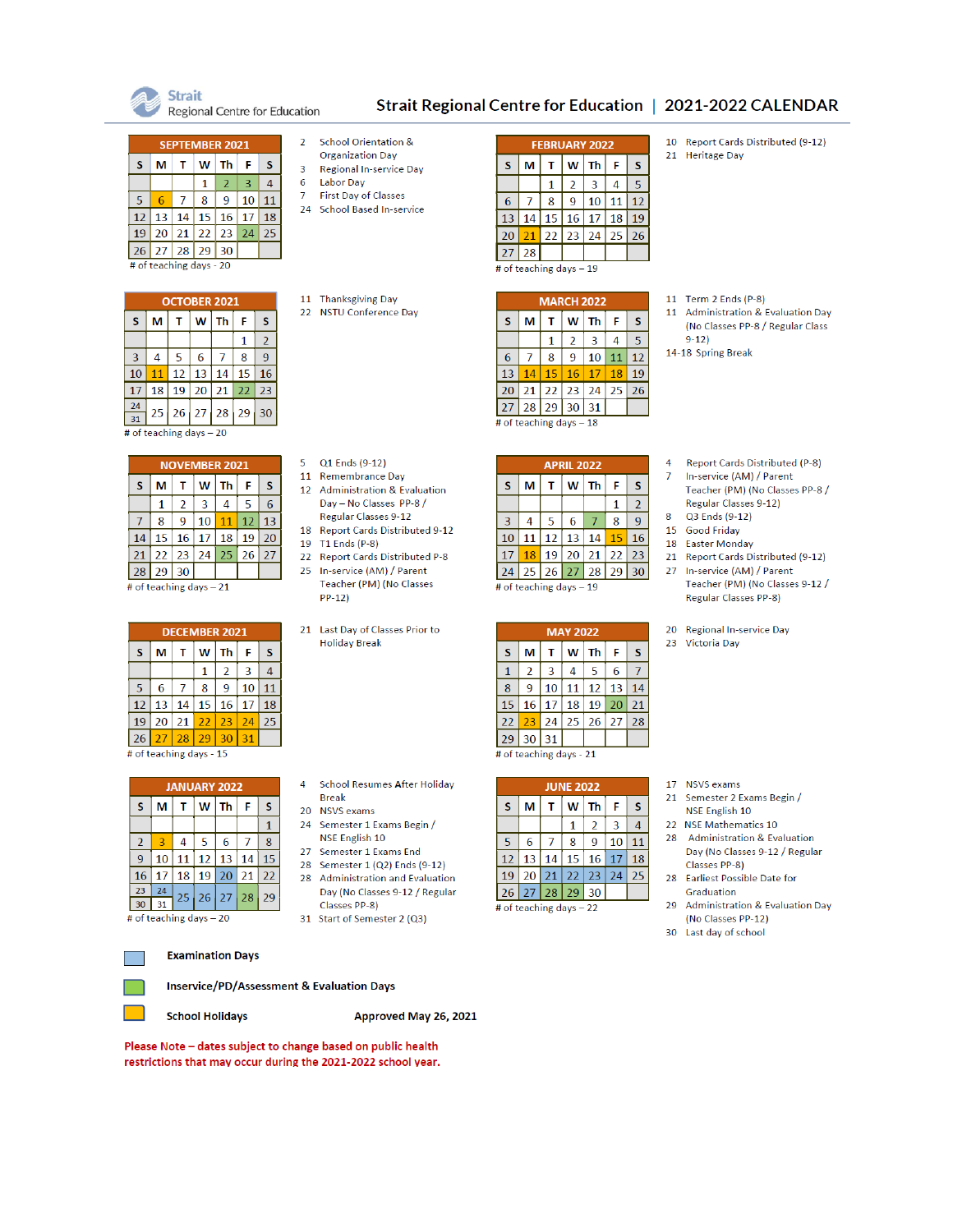#### **Professional Staff**

| <b>PRINCIPAL:</b><br><b>VICE-PRINCIPAL:</b><br><b>GUIDANCE:</b>                                                                                                                                                                                                                                                                                                                                                                                               | <b>BARBARA AVERY</b><br><b>TERA DORRINGTON</b><br><b>CINDY WORTH</b>                                                                           |                                                                                                                                                                                                                                                                                                                                                                                                                                                                                                                                  |
|---------------------------------------------------------------------------------------------------------------------------------------------------------------------------------------------------------------------------------------------------------------------------------------------------------------------------------------------------------------------------------------------------------------------------------------------------------------|------------------------------------------------------------------------------------------------------------------------------------------------|----------------------------------------------------------------------------------------------------------------------------------------------------------------------------------------------------------------------------------------------------------------------------------------------------------------------------------------------------------------------------------------------------------------------------------------------------------------------------------------------------------------------------------|
| <b>NAME</b>                                                                                                                                                                                                                                                                                                                                                                                                                                                   | Rom #                                                                                                                                          | <b>CLASS</b>                                                                                                                                                                                                                                                                                                                                                                                                                                                                                                                     |
| CHRISTIE DORT<br><b>MELISSA GILLIS</b><br>LORRAINE BOUCHIE<br>TRACEY MACDONALD<br><b>JUSTINE MOELLER</b><br><b>CHRIS MARTINS</b><br>CATHY LOMBARDO<br><b>BRITTANY GEORGE</b><br><b>PAULINE SPIN</b><br>ADAM POWERS<br>TBD.<br><b>KATELYN PASHBY</b><br><b>JIM KEAY</b><br><b>TRINA IVES</b><br>MICHAEL WILSON<br><b>ALICIA MILLS</b><br><b>JOE LEBLANC</b><br><b>KEVIN CHISHOLM</b><br><b>CORRY CONNOLLY</b><br><b>ANGELA MACKEEN</b><br><b>JODI CHISHOLM</b> | E34<br>E35<br>E30<br>E29<br>E27<br>E26<br>E42<br>E40<br>E44<br>115<br>E39<br>113<br>119<br>030<br>035<br>118<br>040<br>019 / 020<br>E37<br>E20 | <b>GRADE PR</b><br><b>GRADE 1</b><br><b>GRADE 2</b><br>GRADE 3<br><b>GRADE 4</b><br>GRADE 5/6<br>GRADE 6<br><b>FRENCH &amp; GR7 HOMEROOM</b><br>READINGRECOVERY/MATH HYBRID<br><b>GRADE 9 HOMEROOM</b><br><b>GRADE 8 HOMEROOM</b><br>LEARNING SUPPORT TEACHER/MATH<br>SS/HL/PE/GGS<br><b>GRADE 10 HOMEROOM</b><br><b>GRADE 11 HOMEROOM</b><br><b>GRADE 12 HOMEROOM</b><br>P-8 PHYS. ED. (CEC/GA)<br><b>TECH ED/COOP/OCEANS</b><br>LITERACY HYBRID/RESOURCE<br><b>LEARNING SUPPORT TEACHER</b><br><b>LEARNING SUPPORT TEACHER</b> |
| <b>TBD</b>                                                                                                                                                                                                                                                                                                                                                                                                                                                    | 131                                                                                                                                            | MUSIC/HL7                                                                                                                                                                                                                                                                                                                                                                                                                                                                                                                        |

### **Support Staff**

GARY PELLEY – Custodian BILL LUDDINGTON – Custodian ALLAN MYERS - Custodian / Bus Driver RHONDA CHILDS - Custodian BRITTANY O'CONNOR – Pre-Primary JOANNE LUDDINGTON – Custodian VONNIE PIRIE – Pre-Primary BARB ENGLAND - Building Operator STEVE WRIGHT - Music Technician

NANCY BARSS - Library Technician COLLEEN PELLEY – ANS Student Support Worker FAYE SHEA - Administrative Secretary PATSY BORDEN - ACHFC Program Leader

**STUDENT PROGRAM ASSISTANTS**: EDNA SIMMS, DEANNA MACGILLIVRAY, KATHY GOSBEE, ROSE SKINNER, CATHY DERABBIE, ROXANNE MURRAY-KINNEY

#### **School Advisory Council**

The Guysborough School Advisory Council for the 2021-22 school year will fill open positions at the first regular meeting of the year. Achieving excellence in teaching and learning can best be done through team work in which partners have meaningful involvement in decision making. School Advisory Councils bring partners together to make decisions and solve problems in the best interest of student learning.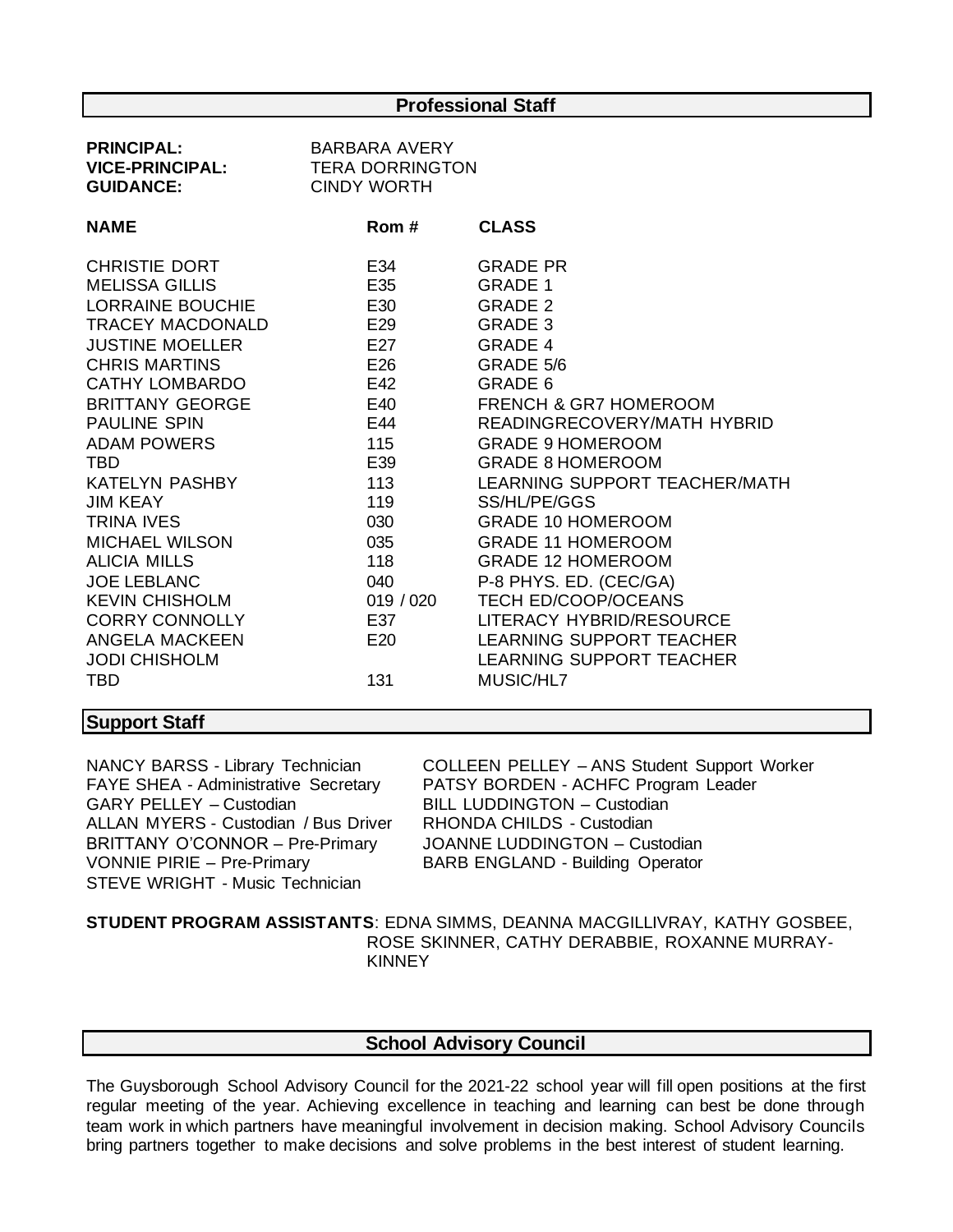#### **General Student Information**

#### **STUDENT COUNCIL**

#### **BELL SCHEDULE**

| Guysborough Academy                                                                                         |                                                                                                                                  | Chedabucto Education Centre                                                                       |                                                                                                                                                                                        |
|-------------------------------------------------------------------------------------------------------------|----------------------------------------------------------------------------------------------------------------------------------|---------------------------------------------------------------------------------------------------|----------------------------------------------------------------------------------------------------------------------------------------------------------------------------------------|
| $8:42 - 9:45$<br>$9:45 - 10:45$<br>10:45-11:00<br>11:00-12:00<br>12:00-12:30<br>12:30-1:30<br>$1:30 - 2:30$ | 1 <sup>st</sup> Class<br>2 <sup>nd</sup> Class<br>Recess<br>3rd Class<br>Lunch<br>4 <sup>th</sup> Class<br>5 <sup>th</sup> Class | 8:42-9:45<br>9:45-10:45<br>10:45-11:00<br>11:00-12:00<br>12:00-12:30<br>12:30-1:00<br>$1:00-1:30$ | 1 <sup>st</sup> and 2 <sup>nd</sup> Classes<br>3rd and 4th Classes<br>Recess<br>5 <sup>th</sup> and 6 <sup>th</sup> Classes<br>7 <sup>th</sup> Class<br>Lunch<br>8 <sup>th</sup> Class |
|                                                                                                             |                                                                                                                                  | 1:30-2:30                                                                                         | 9 <sup>th</sup> and 10 <sup>th</sup> Classes                                                                                                                                           |

The Student Council will be elected in September for the 2021-2022 school year.

The role of the Student Council is to act as a liaison for the students in discussions with the administration and to make decisions concerning the financing and organization of student activities. The Student Council provides the opportunity to experience personal growth, develop leadership skills, and explore problem solving and decision-making abilities. Students are encouraged to participate in a variety of subcommittees of the Student Council. As members of these committees, students act as ambassadors of the school and are expected to act in a manner which reflects the philosophy of CEC/GA and the Strait Regional Centre for Education.

#### **STUDENT FEE**

Grade P-12 students = \$15.00 student fee. With this fee the Grade 6-12 student will a) receive a copy of the student agenda (gr. P-12), a lock and locker (gr. 7-12), and b) help support Student Council activities, class trips, school events etc.

The maximum fee is \$40 per family (grades P-12) and is asked to be paid to the office by Sept 30th. If this fee poses a significant burden to your family budget, please contact the administration to make arrangements.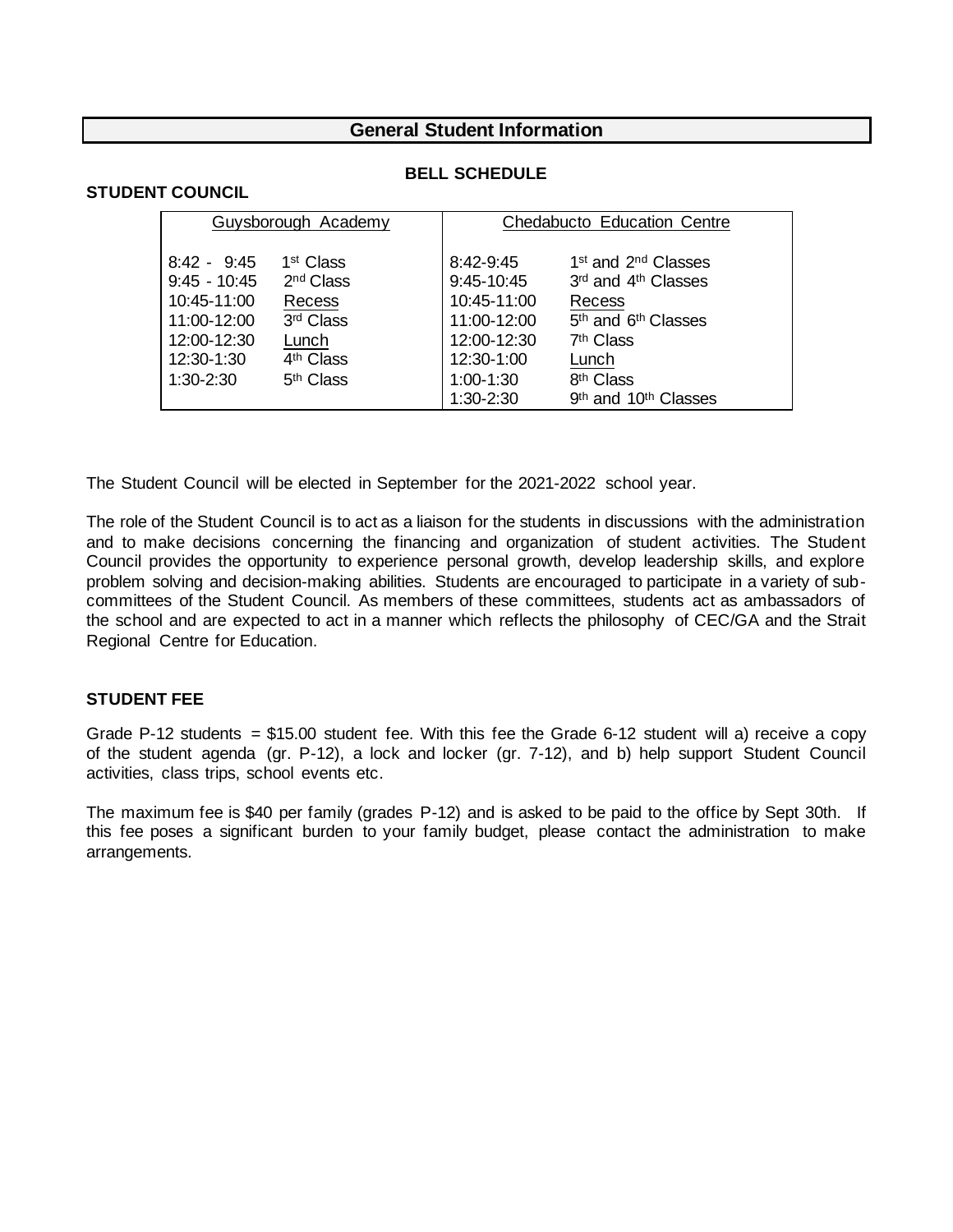#### **GUIDANCE**

Students are encouraged to make use of guidance services available in the school to:

- know, understand & appreciate themselves. (Personal development)
- relate effectively with others (social development)
- develop appropriate educational plans (educational development).

The Guidance Office monitors students' academic requirements for graduation and post-secondary placement, as well as career and personal counselling for students in need. Personal counselling issues can include stress & anxiety, family conflicts, friendships, relationships, self-esteem/self-image, peer pressure, school, fears, decision-making, life transitions, grief, etc. Mental health issues are referred on to mental health professionals; however, guidance can remain as the students' on-site support.

Where other services offered in the community may be required, appropriate arrangements may be made through the Guidance Office or School Program Planning Team.

#### **SCHOOL AND HEALTH SERVICES**

Itinerant **speech language pathologists, school psychologists**, **mental health professionals** and the **SchoolsPlus coordinator** are available to the school. A **social worker** with Family Services of Eastern Nova Scotia is available to provide counselling services and support for students and their families. This will be available through school referrals or by contacting 533-4046. Currently, the servixes available through the **Guysborough Youth Health & Services Centre** that is located within the school is on hold due to COVID-19 (533-2250).

SchoolsPlus is part of Nova Scotia's child and youth strategy, *Our Kids Are Worth It.* The vision for SchoolsPlus is that schools become a convenient place for government and other services to be delivered to families. This approach will make it easier for professionals to collaborate with each other on behalf of children, youth, and families. Families are served in a welcoming, accessible place that they are already familiar with-a school in their community.

SchoolsPlus is currently set up in all schools in Guysborough County. SchoolsPlus has a facilitator and a community outreach worker. The facilitator is the liaison between the school and the community. Their jobs are to advocate, co-ordinate, and expand servces for students and families. They help families navigate the system and get the services they need. SchoolsPlus serves all children, youth and families, particulaurily those who require additional support and services.

#### **Confidentiality is of highest priority!**

#### **REGISTRATION**

O' Canada and attendance will take place at the beginning of the first class. Students are to be in class at 8:42 am for P-12 students, and teachers will complete online attendance for each course of the day immediately after commencement of class.

#### **PERMISSION NOTES**

*Written permission* must be given to a student when he/she plans to stay after school hours, leave the school, or any other arrangements that are outside their traditional departure procedure. If there is no written contact from parent/guardian, **the student will be sent home on his/her regular bus**. Just a reminder that there will be NO BUS PASSES issued this year. Each student will be allowed to have one alternate route for the year, which has to be registered with the SRCE transportation office by calling 902-747-3644.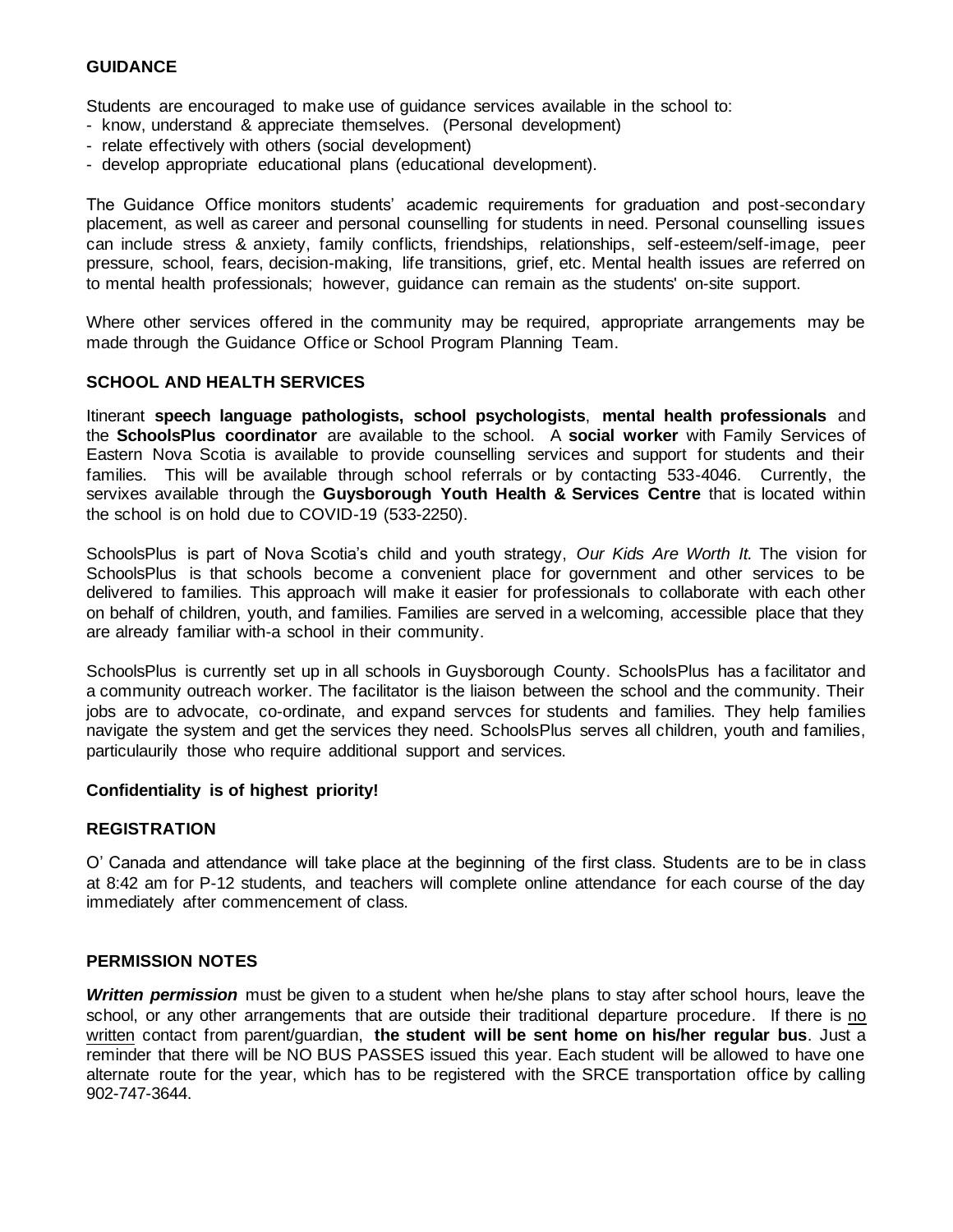#### **STUDENTS BRINGING CARS TO SCHOOL**

Students who bring cars to school are to park in the back parking lot. For safety reasons, the speed limit on school property is 30 km/h. Students may not move or sit in cars after arriving at school, or at any time during the school day, including recess, lunch or unscheduled or "free" periods for gr 12's (unless this period is at the end of the day and student is heading home). The school is not responsible for damages to cars in the school parking lot.

**Students are to park cars in morning and leave at the end of the school day. Students are not permitted to leave after school in vehicle with another student unless parental consent and/or written permission have been granted for both the driver of the vehicle and the passenger.**

#### **SCHOOL CLOSURE**

(a) Upon receiving the recommendation of the Manager of Transportation to close the schools, the SRCE Regional Executive Director or his/her designate will telephone CJFX, 101.5 The Hawk and CBC Radio Stations to air the school cancellation announcement.

(b) Should it be necessary to call off school during the day because of sudden changes in weather conditions, the Manager of Transportation will advise the SRCE Regional Executive Director and Central Office administrators will immediately notify CJFX, CIGO and CBC Radio Stations to have the appropriate announcements made on the radio as well as placed on the Strait Regional Centre for Education's Cancellation website.

(c) **THE FINAL DECISION ON WHETHER OR NOT TO SEND YOUR CHILD TO SCHOOL ON DAYS OF INCLEMENT WEATHER RESTS WITH THE PARENTS OR GUARDIANS.**

(d) In the case of an unexpected evacuation, all students will walk to the Lifestyle Complex across the road and the Administration will notify the SRCE and the local radio stations.

#### **ICY ROAD CONDITIONS**

There are times when parents have expressed concern about icy road conditions or whether buses will be travelling on certain roads. Parents are reminded to listen to the radio. PLEASE NOTE: If a bus does not travel on a road in the morning it, in turn, will not be travelling on this road after school. If a parent drives his/her child to school, it is the parents' responsibility to pick the child up when school is dismissed. The absence will be recorded as an operational issue and will not affect a student's absence record. We ask that you call and notify the school if the bus is not traveling on your road so we can record attendance accurately.

#### *For more detailed information please visit srce.ca and under Document Depot select School Cancellation Procedures.*

#### **ACCIDENT & SICKNESS POLICY**

1. Minor ailments and accidents are handled at school.

2. When necessary, we call the parents and explain the situation to them. If possible, the parents should come to the school and take the child home or to their family doctor.

3. When parents cannot be reached and the injury or illness requires medical attention, we will call their emergency contact.

4. When medication must be administered during school hours the school, parents and appropriate health care professionals, will fill out necessary paperwork and create a plan for the administration of the medication. The injection of medication and procedures other than oral medication shall be administered only by a person, who is either a health professional or has been trained to perform the injection or other procedure.

5. In the event that a student requires emergency medical care, school personnel will take the following steps, if necessary:

a. dial 911, contact Emergency Health Services and request assistance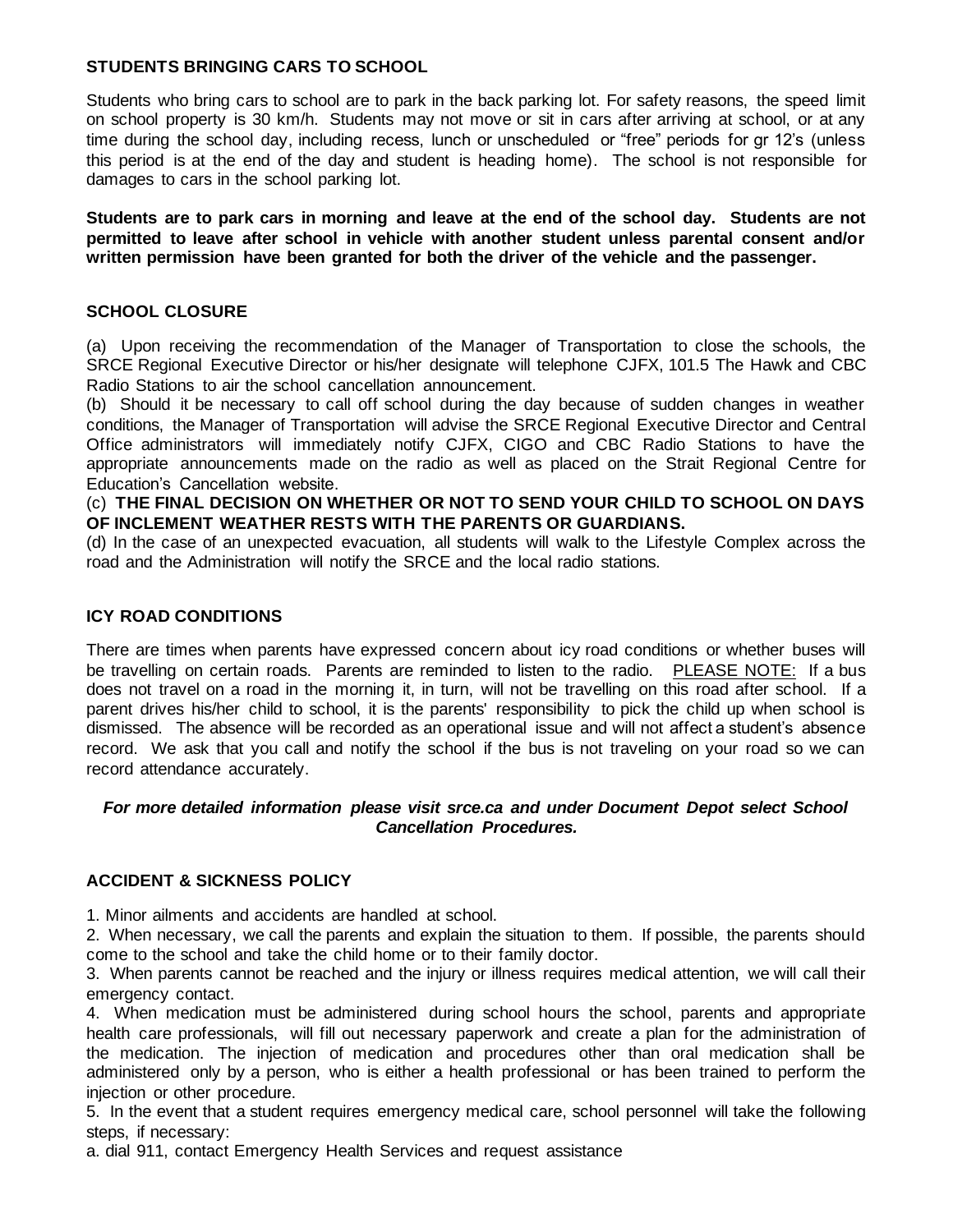- b. notify the student's parents/guardians
- c. notify the school administrator
- d. remain with the student until such time as emergency medical personnel arrive on the scene

e. a staff member will accompany the student in the ambulance when parents/guardians are not available f. communicate with school administrators and parents/guardians any updates on the student's condition

#### **ATTENDANCE POLICY:**

A Provincial Student Attendance and Engagement Policy came into effect on October 1, 2017. Please note the following information in regards to the implementation of this Policy at our school:

The Policy recognizes that regular attendance at school supports greater student success and achievement. Attendance supports student learning and promotes a sense of responsibility that students will need as they transition from the school system to post-secondary studies and/or the workforce.

#### *Responses to Student Absenteeism and Chronic Lateness:*

A staged approach to responding to student absenteeism and chronic lateness will be followed. Responses to student absenteeism and chronic lateness will vary based on the age, grade, and development of the student, the professional judgment of teachers and principals, and the individual circumstances of the student. Responses may include connecting the student and/or their family with school-based or board-based supports and/or with outside agencies, if needed.

- *Increased connections* will be made after 10 per cent of class time is missed
- *Early interventions* are required when between 10 and 15 per cent of class time is missed
- *Targeted interventions* will be provided when a student has missed more than 15 per cent of class time.

#### *Loss of Credit for Grades 10 to 12:*

At the high school level, one possible response is the loss of credit at the Grade 10 to 12 level. In order to earn a course credit in high school, students are expected to be present for at least 80 per cent of class time. A teacher can recommend loss of credit when a student has missed 20 per cent of class time due to any absences, and strong efforts have been made to improve the student's attendance, but no improvement has been demonstrated by the student. Upon receiving the recommendation of a teacher, and working in consultation with the teacher and other school staff as appropriate, the principal will make the final decision around loss of credit. The principal is responsible for communicating the decision to the student and family. Students who lose credit(s) due to absenteeism are not eligible for credit recovery for that course.

Communication is an important part of managing student attendance. Recognizing that there are instances where parents/guardians are unable to provide the school with prior notification of a student absence (e.g., illness, injury, etc.), parents/guardians are encouraged to communicate any planned absences with the school well in advance of the absence occurring.

Students will be marked present for a course if: the student is present in the class, student was in the office or accessing student services support during class, student was on a school-authorized field trip, participating in a school team activity or another school sanctioned activity, student was at a job placement in relation to Coop Education. It is the student's responsibility to notify the office when away for Coop work placement.

Promoting and supporting regular student attendance is a shared responsibility. All partners, including students, parents/guardians, teachers, principals, school boards, and community partners must work together. This policy is not intended to punish or marginalize students for circumstances beyond their control. The policy provides flexibility by allowing teachers and principals to use their professional judgment to determine when there may be extenuating circumstances affecting a student's attendance. In these cases, the school will work with the student and/or their family to respond with the appropriate incentives and supports, and/or to develop accountability mechanisms that recognize the student's unique situation.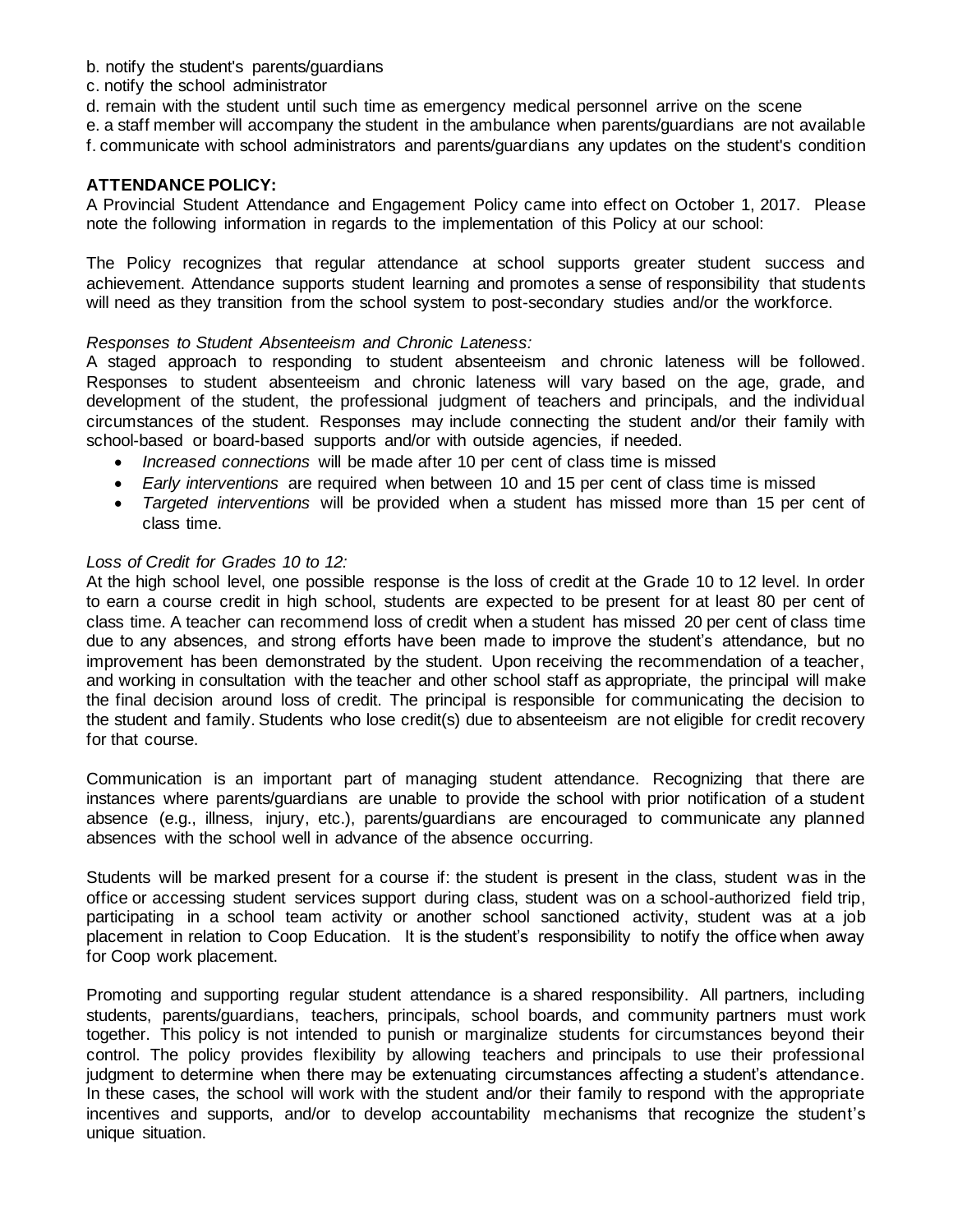For additional information, you are encouraged to read the Policy and Student Attendance and Engagement Operational Guide available at [https://www.ednet.ns.ca/student-attendance-and](https://www.ednet.ns.ca/student-attendance-and-engagement-policy)[engagement-policy.](https://www.ednet.ns.ca/student-attendance-and-engagement-policy)

#### **LATE ARRIVALS EARLY DEPARTURES:**

Students entering the building late and leaving the building early for appointments must sign in or sign out at the Office. If a parent/guardian signs the student in or out, they will be marked excused. If the student signs out him/herself, a phone call or note must come from the parent/guardian to excuse the late arrival or departure. For a student to be permitted to leave the school early written permission must be given by parent/guardian.

### **LATE TO CLASS POLICY**:

Punctuality is valued at CECGA, and students who habitually arrive late for class will face consequences. Tardiness is a disruptive behaviour that will not be tolerated. Procedure:

•Students will go directly to class, even if they are tardy; (no late slips will be issued by office staff)

•Teachers will be consistent in determining when a student is late;

•Teachers will be consistent in recording attendance and 'Lates'. Attendance will be submitted electronically for each class;

•Administration run reports on the number of unexcused lates students have, and will follow up with students as follows:

- $\circ$  3 Tardies in a course will result in an office interview and a call home by teacher.
- $\circ$  5 Tardies will result in a student being assigned detention to make up for missed class time and a call home by administration.

#### **FIRE DRILL**

In order to ensure effective and safe use of exit facilities there will be regular fire drills throughout the school year. **Order and good conduct are the two most important factors** when leaving the building. Please stress this with your students.

#### **LOCKERS**

Grade 6-12 students are provided with lockers and combination locks at the beginning of the school year. To improve the security of possessions, it is encouraged that students not share lock combinations with others and are encouraged to keep their locker locked at all time. Students should organize their day so that visitations to their locker occur between classes. Visits to lockers during class time will be granted at the discretion of the subject teacher. **Note:** All lockers located at CEC/GA are the property of the Strait Regional Centre for Education. **The school administration reserves the right to search a locker at any time if it is believed that the locker contains any item that is deemed unacceptable**. This is necessary to protect all students of our schools.

The school cannot be responsible for lost or stolen property. We urge parents to mark their children's valuable items (clothing, calculators, etc.) in such a way that it is clearly identifiable. Students are reminded that they are never to leave money or valuables in the locker rooms. It is best not to bring these items to school, if possible.

#### **LOST AND FOUND**

This service is provided by the main office.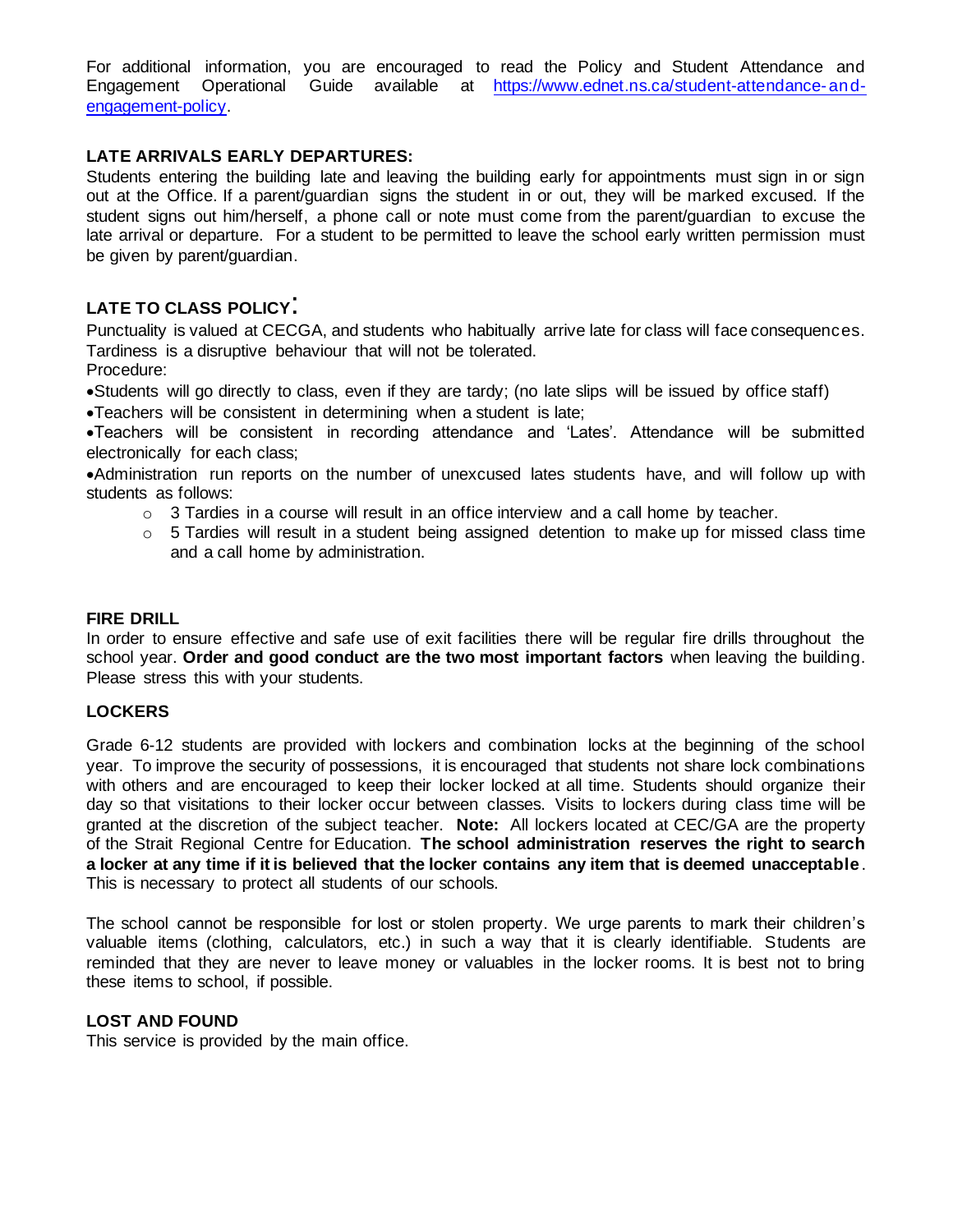#### **ALLERGY & SCENT AWARENESS:**

There are a number of students and staff who have severe and life-threatening allergies to food and scents in our school. At our school, there are allergies to nuts and shellfish as well as scent sensitivities. Therefore, we are asking that you avoid sending nut and shellfish products to school and refrain from wearing scented products. "No scents makes good sense!" Students found to be spraying scented product will receive a warning for the first offence. Subsequent offences will be at the discretion of school administration. A more detailed memo regarding allergies and scent sensitivities will go home with students in September.

#### **SCHEDULED "FREE/STUDY" PERIOD**

A grade12 student may have two unscheduled courses per school year. If this is the case, the student and his/her parent/guardian must read and sign the Free Period Policy agreement. As per the policy, students may leave the school during their unscheduled course(s) but must sign out indicating where they are going for the period. If students remain in school, they must report to the areas designated by administration. We also encourage students to take part in service learning opportunities during their free period (ie. Read to younger students, mentoring, special projects, etc). Please note that hallways are to be kept clear when classes are in session and classes are not to be interrupted. Students are not permitted to leave in any vehicle during this time unless picked up by a parent or guardian.

#### **MEDIA COVERAGE OF SCHOOL EVENTS – PARENT/GUARDIAN PERMISSION**

It is the practice of the Strait Regional Centre for Education and all schools to have written informed consent from parents/guardians before any student identifying information, including name, grade, school, video/voice/audio recording, images (photos) of students and/or student work, is used in print, online and in social media (Facebook, Twitter, etc.), and prior to any student media interviews.

In addition, as part of our efforts to celebrate the achievements of our students and to promote the school's various educational, sports and cultural events, media partners are invited to the school from time to time throughout the year to cover these activities so that our good news and success stories can be shared with our school communities. As such, there is a strong possibility that your child(ren) may be identified either by name, grade, school, video/voice/audio recording, images (photos) and/or student work, in print, online and in social media (Facebook, Twitter, etc.).

There are other times when one of our media partners may contact the school to profile a specific student, program or event that may involve a student(s) being interviewed, photographed, video recorded and/or audio recorded.

Students participating in extra-curricular activities or events where the public is invited (e.g., field trips, school concerts, sporting/team events, school fairs, etc.) may be photographed and/or reported on by the media or the general public. If photography or video recording occurs at these types of events, it is not possible for the school or Regional Centre to control the use of such recordings and therefore privacy cannot be expected at these events. It is important that when taking pictures or recordings, individuals are respectful of the privacy rights of anyone captured in their recording and that they not share them in any way without the consent of the individual or parent/guardian.

**Please complete the** *Consent for Publication of Student Personal Information and Student Work* **that will be sent home with your child in September to indicate if you do or do not consent to your child being identified in the manner described above.**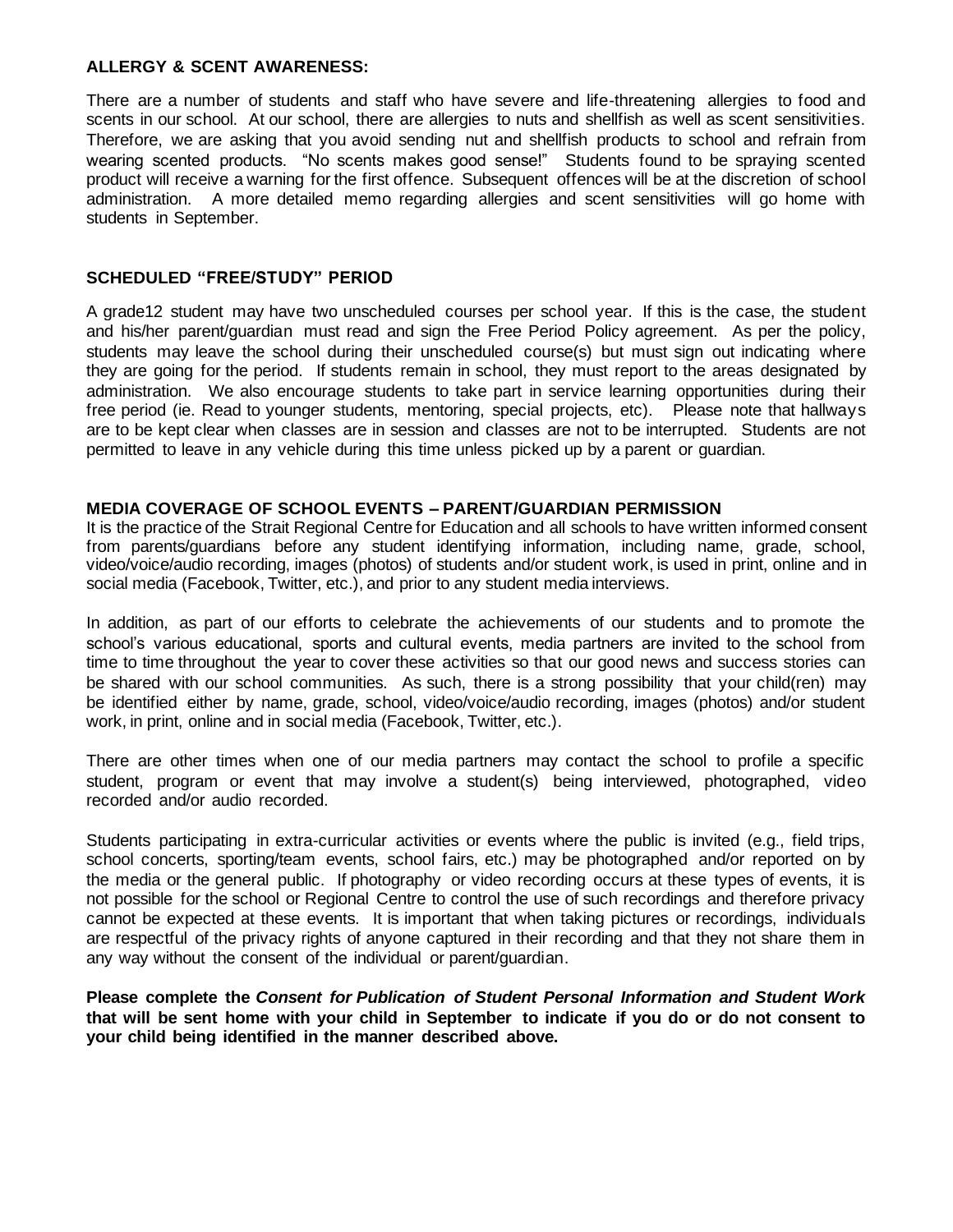#### **LIBRARY**

The library is available throughout the school day for study and research. Students are reminded that all books borrowed from the library must be signed out by the library technician and returned on the due date. The library is a food/drink free area. Photocopying is available in the library. The office copier is not for student use.

#### **TEXTBOOKS**

Each year students are loaned textbooks for their courses. These textbooks are to be returned by the last day of classes and/or the morning of the final exam. In courses that do not have final examinations, texts must be returned by the last scheduled class. Damaged or lost textbooks will result in the student paying the replacement fee for a new textbook. This payment is required to release the student's final marks in all subjects. It is the responsibility of the subject teacher to code their texts and to record what text the student received. It is also the responsibility of the subject teacher to be available to collect the student texts at the end of each semester and to report to the office any student who has not returned their textbook. Students withdrawing from a course during the year are required to return the text prior to final approval being granted. Students withdrawing from school are also required to return all texts on their final day in school.

#### **TRANSPORTING AND/OR CHAPERONING STUDENTS:**

As of June 4th, 2014, the SRCE has a new transportation policy in terms of student travel (IV-B-6) to extracurricular activities. In order to transport students (other than their own children) parent/guardians/volunteers will have to do the following:

1. Completed a Vulnerable Sector Check and a Child Abuse Registry Check. (These are good for three years)

2. Complete a revised J-form, which will require the school have a copy of:

- Driver's license
- Vehicle registration
- Proof of insurance
- Teacher/Chaperone consent form
- 3. Confidentially Form
- 4. Volunteer Form

*Please feel free to contact the school should you have any questions, would like a package of paperwork sent home or need assistance completing the required paperwork.*

#### **ACADEMIC/GRADUATION AWARDS**

For students, there are approximately 50 bursaries and scholarships awarded within the school for which graduating students may be eligible. There are many other awards and sources of financial aid which are administered provincially or nationally. For some of these awards, the students are required to apply in writing. Graduates will receive an information Awards booklet from the Guidance office for applying for "in-house" awards, however, there are many that they can apply for outside of school and should seek these out.

**Please Note:** It is the practice at Chedabucto Education Centre and Guysborough Academy to promote and acknowledge award winners who receive special recognition for academic and extracurricular activities throughout the school year. This special recognition may come in the form of honour roles, graduation lists, etc. Parents who wish not to have their child included in this practice are asked to contact the school early in the school year to inform us of your decision. A permission slip will go home early in the year to sign off on this.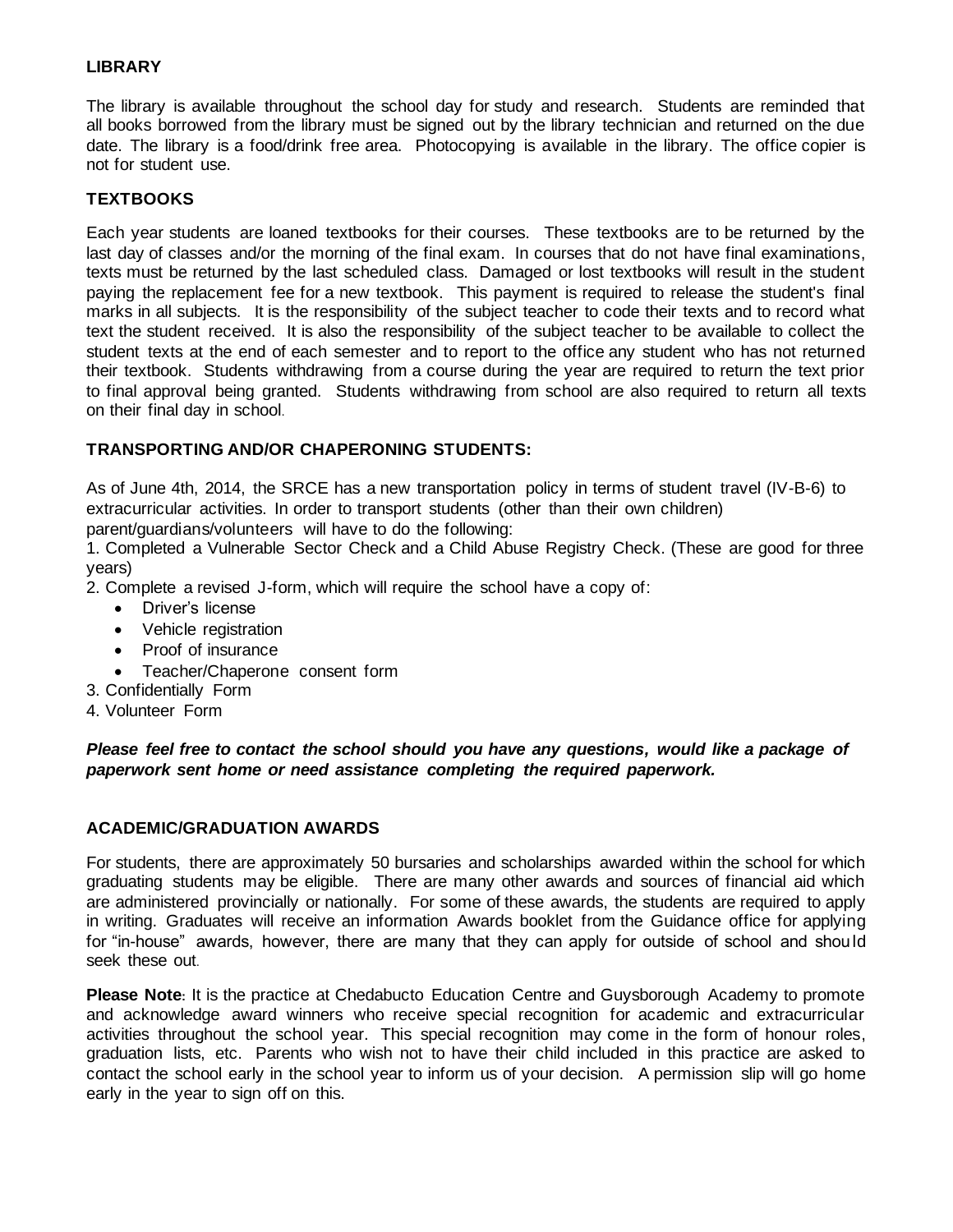#### **Students registering in Grade 10 for the first time prior to Sept 2017:**

- *Language Communication and Expression*
- $\Box$ 3 Language Arts (one at each grade level)
- $\Box$ 1 Fine Arts

*Science, Mathematics, and Technology*

- 3 Mathematics (one at each grade level)  $\Box$  $\Box$
- 2 Science (one must be from integrated Science, Biology, Chemistry or Physics)
- $\Box$ 2 others from Science, Mathematics, or Technology

*Personal Development and Society*

- $\Box$ 1 Global Studies
- $\Box$ 1 Canadian History credit (Canadian History 11, African Canadian Studies 11, Mi'kmaq Studies 10, Acadian History 11, or Gaelic Studies 11)
- $\Box$ 1 of Phys Ed 10, 11 or 12 (for students graduating in 2010 and onward)

No more than *seven* of the 18 credits may be for grade 10 courses, and at least *five* must be grade 12 courses. Included within the 18 credits required for high school graduation, two courses beginning with the same three-letter designation, taken at the same level, cannot be accredited; e.g., grade 10 Math At Work and grade 10 Academic Math.

### **CECGA DANCE REGULATIONS:**

#### **Supervision:**

All dances will have appropriate supervision approved by the administration. All chaperones will endorse CEC/GA policies. High School dances will start at 8:00pm and end at 10:00pm (Christmas Ball & Prom may be exceptions). Local RCMP are contacted to inform them that a dance has been scheduled.

#### **Students & Guests:**

- 1. Only students currently enrolled in courses and actively attending CEC/GA at the time will be permitted to attend. All guests must be authorized by the administration.
- 2. Guests must be signed in by a grade 9-12 CECGA student at the office by noon on the day of the dance. A guest who violates dance guidelines will be excluded from future guest lists.
- 3. Students who are suspended or have loss of privileges are not permitted to attend dances.
- 4. CEC/GA students must be aware that they will be held responsible for the actions of their guests, as if they had committed the action themselves.
- 5. Guests attending the dances must be students in Grades nine to twelve, unless otherwise permitted by administration.
- 6. Administration reserves the right to deny entrance to any guest.
- 7. Students must be present in school the day of the dance to attend. Exceptions will be made for medical appointments if accompanied by a doctor's note or prior approval through administration.
- 8. Students deemed to be under the influence of drugs/alcohol at schools dances will be assigned the following consequences.
	- Suspension from school
	- Loss of school privileges
	- Students will not be permitted to attend school dances for period of time
	- Parents and RCMP notified

#### **Dance Procedures:**

1. No student or guest will be permitted to leave the dance and re-enter.

2. A mandatory coat and purse check will be available, supervised by chaperones.

3. A "late list" will be prepared for students who cannot attend by 8:30 p.m. because of reasons approved by administration. No student or guest shall be permitted to enter after 8:30 p.m. unless his or her names appear on the "late list".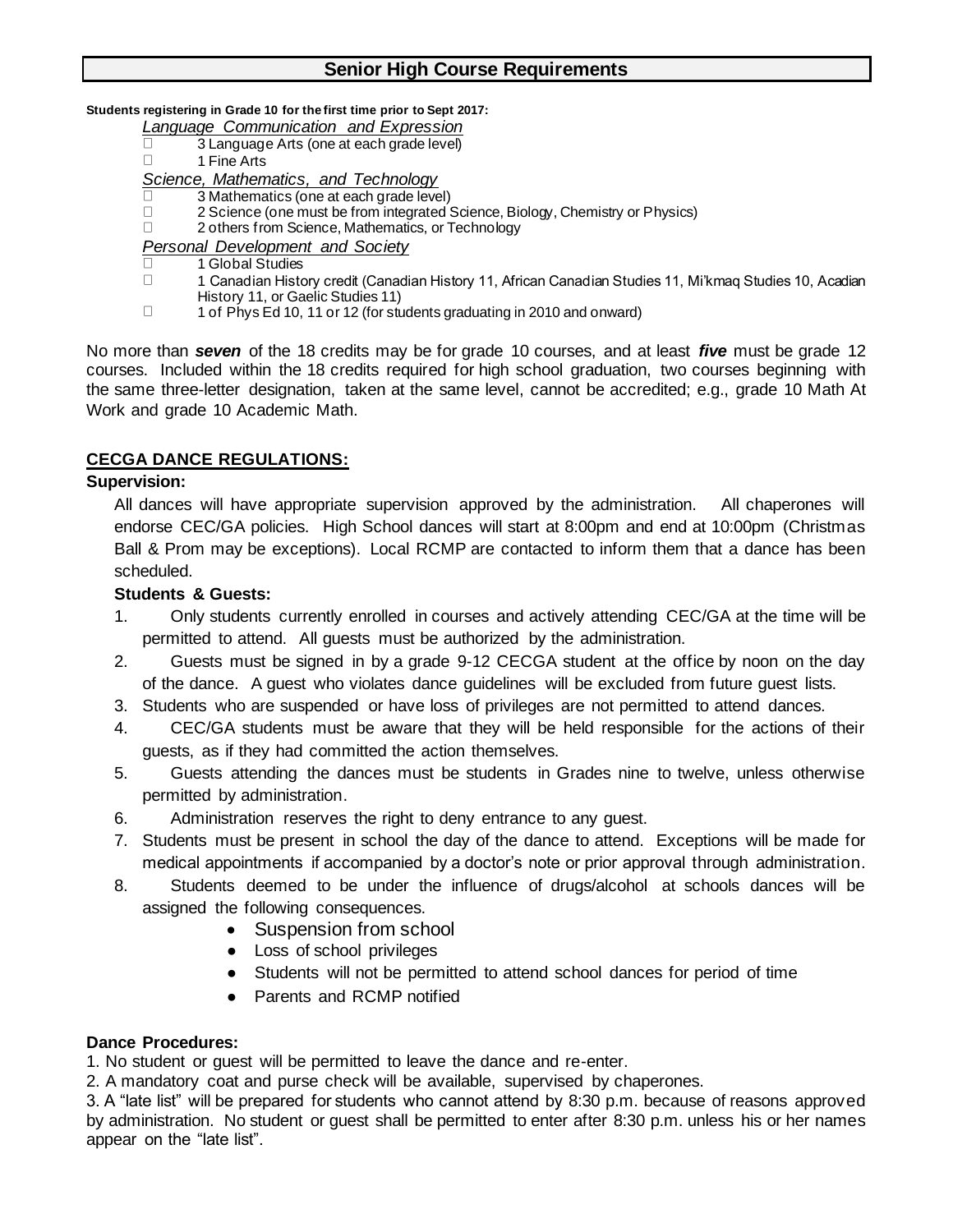4. Any dancing, which may result in injury, is prohibited and offensive music is not permitted.

5. All school policies will be adhered to.

#### **STUDENT VISITORS**

Students are not permitted to bring visitors during the regular academic day to school. Should unforeseen circumstances arise, administration must be notified.

#### **TOBACCO, ALCOHOL AND DRUG POLICY:**

The presence and use of tobacco products, alcoholic beverages and other drugs poses a serious threat to the health, safety and well-being of students and staff. CECGA is committed to promoting and providing a drug-free environment for all students. Therefore, tobacco, alcoholic beverages and other drugs are prohibited as follows:

1. On school premises.

2. At school-related activities in which a student participates (athletic events, field trips, winter carnival, prom time etc.).

3.At any activity where the student does not directly participate but represents the school or student body by being there (e.g.) a spectator at an athletic event, variety show, etc...

CECGA believes that a cooperative approach between the school and the parents is necessary to promote zero tolerance for alcoholic beverages and other drug use among our students. The school continually endorses educational programs, counselling and intervention procedures to explain the problems associated with drug usage. Students must be reminded of the consequences of violating this Policy:

1. The student will be detained. RCMP may be called and administration or teacher supervisors will contact parents and request their help for a student's safe conduct from the school premises.

2. The student will be immediately suspended from school, and may be suspended from other schoolrelated activities.

3. The student will meet with parents and administration upon their return to school.

#### **INAPPROPRIATE USE AND STORAGE OF ELECTRONIC DEVICES:**

Inappropriate storage and use of electronic devices can interfere with an individual's right to privacy, the student's right to a safe learning environment and the teaching and learning process. To support the Strait Regional Centre for Education's Student Use of Communication Technology Policy (Policy III-B-5), the following procedures will be implemented:

1. Electronic devices include cellular phones, video recording and text messaging equipment, MP3 players, CD players, portable game players and digital cameras.

2. Electronic devices must be turned off and stored out of sight. Usage is only permitted in the building before and after school, recess, lunch or during free periods unless otherwise specified by teachers/lunch supervisors.

3. The office phone should be used in the case of emergencies.

4. Students will be informed of these expectations at the opening general assembly, in the Student Handbook and by their subject area teachers at the beginning of the school year.

5. Failure to comply will result in immediate loss of the electronic device.

#### *First Offense*

•Electronic device will be confiscated by supervising adult and warning issued.

- •Electronic device may be picked up by student at the end of the class.
- •Failure to comply will be dealt with in the same way as a third offense.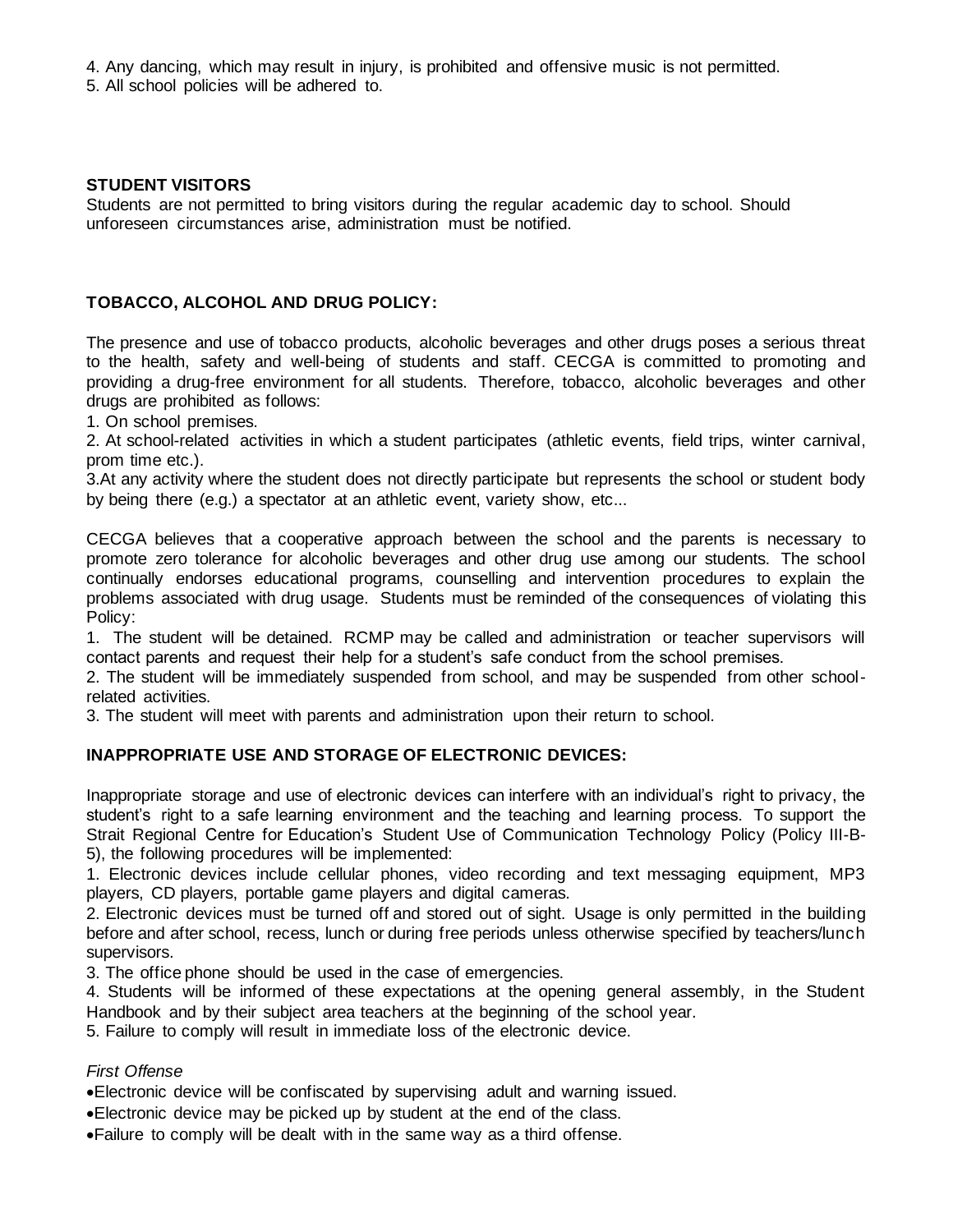#### *Second Offense*

•Electronic device will be confiscated by supervising adult and brought to the office where it will be held until the end of the day.

- •Parents will be informed by teacher.
- •Electronic device may be picked up by student at the end of the day in office.
- •Student will meet with administration.

#### *Third Offense*

•Electronic device will be confiscated by supervising adult and brought to the office.

- •Parents will be informed by administration.
- •Electronic device will only be retrieved by the parent.
- •If brought to school, student will bring their electronic device to office for storage during the day.

#### *Further Offences:*

- •Electronic device will be confiscated by supervising adult and brought to the office.
- •Parents will be informed by administration.
- •Electronic device will only be retrieved by the parent.
- •Student will be suspended for a period of one to five days.
- •Electronic device will not be permitted in school for a period of time.

#### *Students are reminded that lost or stolen property is NOT the responsibility of the school. Valuable items should be safeguarded by students.*

### **TECHNOLOGY: NETWORK ACCESS AND USE:**

CEC/GA will be enforcing the Strait Regional Centre for Education's Policy on Network Access and Use. The following is an excerpt from that policy: With the guidance and instruction of teachers, students may retrieve, process, create, communicate, and evaluate digital information to pursue the curriculum outcomes of the Public School Programs of Nova Scotia.

#### Therefore, **it is the Student's responsibility to:**

- responsibly follow this policy as part of a planned curriculum learning activity
- use networks in accordance with the School Code of Conduct
- follow the schools established guidelines for going on-line
- respect the work of other individuals or organizations
- not access, manipulate, alter or attempt to damage, disable or destroy technological equipment, computer
- files residing on the local server, data disks, hard drive, or any accessible network service.
- report immediately to the teacher or other School Board Staff any inappropriate communication or attempts to engage students in contact outside of school
- not post individually identifiable information where it can be viewed over the network.

#### **Consequences of Unacceptable Use**

A student who violates this Policy is subject to disciplinary action, in accordance with the applicable disciplinary procedures and provisions of provincial, regional and school-based student discipline policies and the School Code of Conduct.

As a result of such violations, students:

- may lose access to networks. The consequence for the student losing access to Networks may be that the student is no longer able to successfully complete the curriculum learning outcomes;
- their parents/guardians will be held responsible for any unauthorized financial transactions undertaken through the school network services;
- their parents/guardians will be held responsible for the costs resulting from willful damage to computer hardware and related resources.